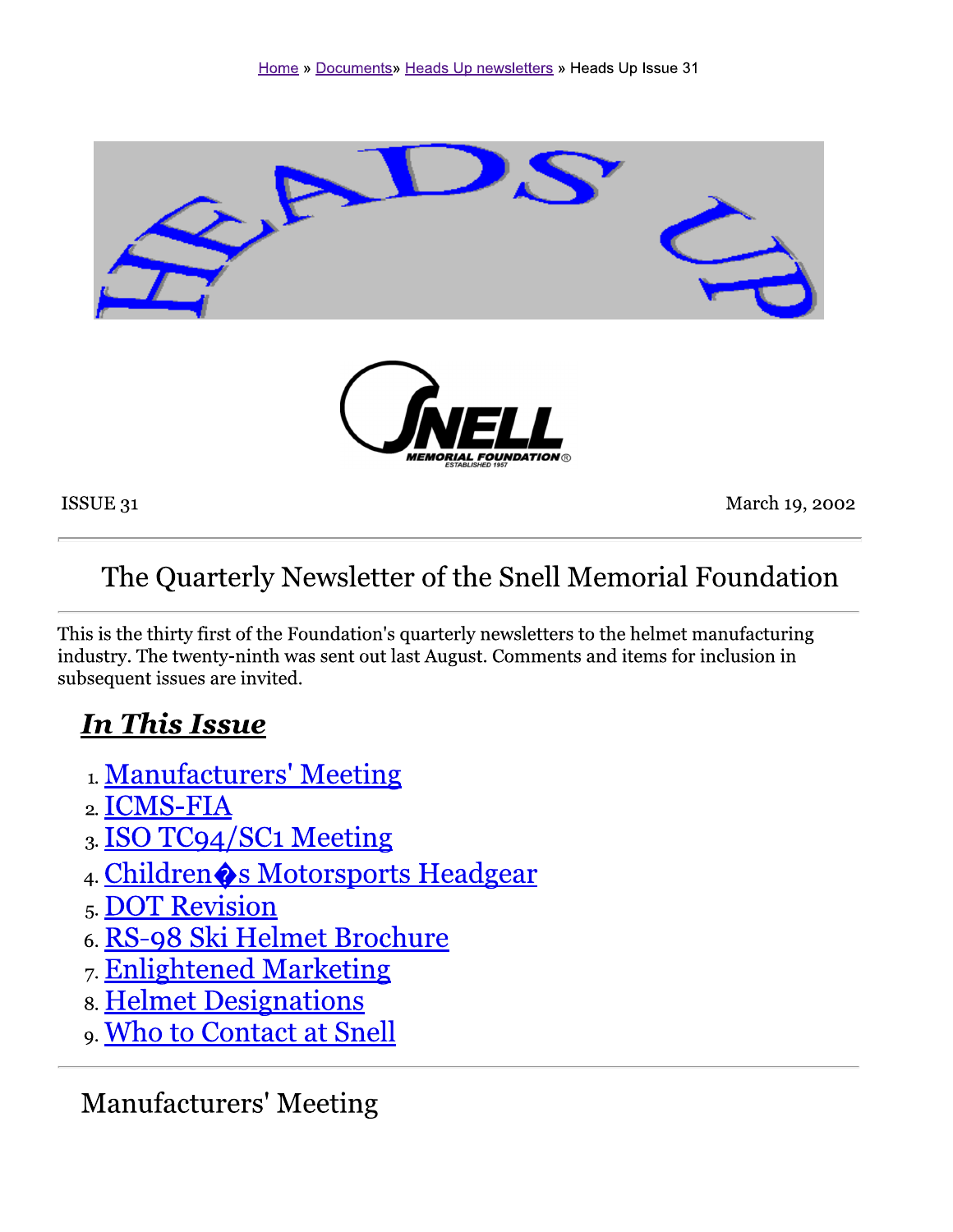$\mathbf{I}$  he annual manufacturers $\mathbf{\hat{\bullet}}$  meeting took place February the day before the opening of the PowerSports Expo in Indianapolis, Indiana. Dr. Fenner, Hong Zhang, Randy McCarty and Ed Becker represented the Foundation. Topics discussed included the January ICMS-FIA meeting in Miami, the ISO head protection subcommittee meeting in Orlando two weeks later, the FIA super helmet and motorsports headgear for younger children.



 $\mathbf T$  here was a joint meeting of the International Council for Motorsports Safety and the Federation Internationale de l'Automobile in Miami in mid-January. The medical and engineering experts that make up much of the membership of these two organizations deal with the full range of safety issues confronting modern racing.

 $\prod$ elmets issues are only a small part of their concerns. Even so John Deagan was there to discuss his "Hats Off" helmet removal system, a marvelously simple mechanism intended to minimize subsequent injuries to crash victims. Robert Hubbard and Vince Tidwell displayed a helmet featuring new tether anchoring for the HANS device. Andrew Mellor of TRL gave a presentation on the TRL super helmet that is the basis for the crash helmet standard proposals TRL has formulated for FIA. Mellor brought along a helmet sample for review and announced that he expected to bring samples to the Snell laboratory in California for certification testing to SA2000 soon.

### ISO TC94/SC1 Meeting

 $\prod$  here was a meeting of the ISO subcommittee for head protection at the end of January in Orlando, FL. This subcommittee is responsible for ISO standards for helmet test headforms and methods as well as industrial, sports and road use helmets. However, the subcommittee had not met for many years.

 $\mathbf F$ ortunately, ISEA, the International Safety Equipment Association, has been assigned responsibility for the organization of meetings and for the United States Technical Advisory Group (TAG) that will represent US interests on the committee. ISEA $\diamond$ s primary interest is in industrial applications but their leadership may stimulate renewed action across the broad front of head protection interests.

 $\mathbf P$  articipation in ISO standards development may be a way for non-Europeans to influence CEN standards which apply to goods sold throughout the common market countries. These CEN standards replace the national standards that, at one time, greatly complicated trade throughout Europe. When the drafting began on these CEN standards, it was agreed that the corresponding ISO standards would be applied where ever possible.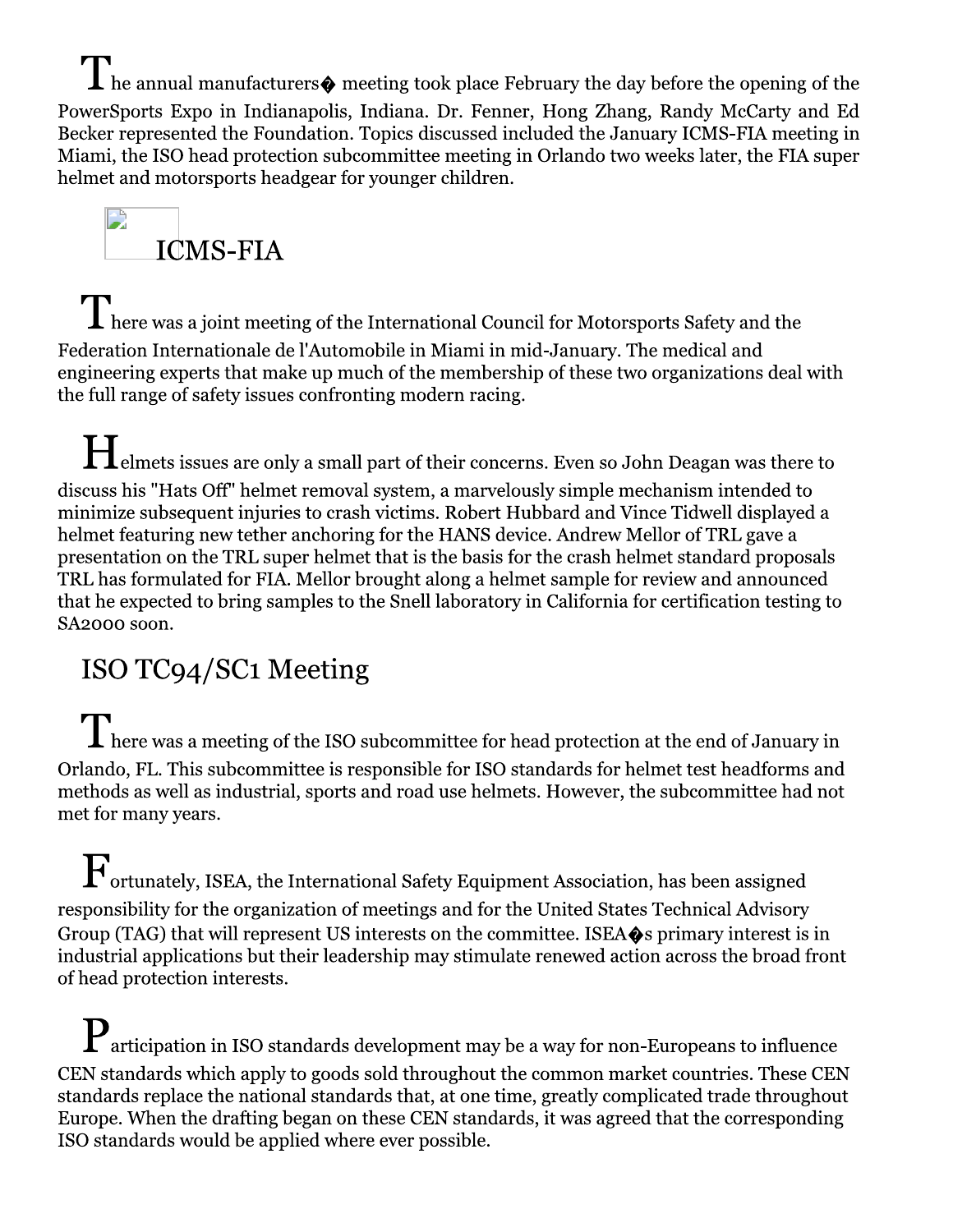$\mathbf{I}$  he meeting was well attended. There were many from the U.S. but the United Kingdom, Sweden, Turkey and Japan were also represented. After some initial discussion on the political makeup of the ISO structures and the implications of same, the attendees divided the general standards writing tasks into a short list of efforts and voted to establish corresponding working groups to deal with them.

 $\mathbf{I}$  his ISO process may lead to uniform test methods and equipment and, eventually, to international standards for helmets. However, from the outset it will provide a forum for the discussion of testing issues such as injury mechanisms, helmet performance, test devices, headform weights, test criteria, and so on. International standards may not be a reality for many years but the process may begin to enrich and inform standards development here and elsewhere very quickly.

# Children $\spadesuit$ s Motorsports Headgear

 $\mathbf{D}_{\text{uring the recent manufacturers meeting, Doctor Fenner described the current Snell}$ quandary over standards for children $\clubsuit$ s motorsports helmets. Although many children have hat sizes in the adult range, they may not have the muscle strength to support adult helmets, particularly Snell certified adult motorcycle, karting and auto racing helmets. The concern is not that an overly heavy helmet will increase the risk of injury in a crash but that the child wearing one will not be able to maintain adequate control of his vehicle to avoid crashes. Lighter headgear for children seem a reasonable solution but lighter helmets must certainly be less protective.

 $\blacktriangle$  he principal questions are: what is a reasonable upper bound for the weight of a child  $\blacklozenge$ s helmet? What is the upper limit on protective capability this weight limit implies? At what point in the paring away of weight and protective capability should the Foundation cease recommending headgear and advise against children  $\hat{\bullet}$ s motorsports, at least until the child grows stronger. Right now, no one seems to have any answers.

## **DOT Revision**



he revision to the Federal Motor Vehicle Safety Standard 218 appears to be stalled. An announcement had seemed imminent since late 1998 but no one now seems willing or able to make any projections.

The DOT Motorcycle Helmet Standard is a mandatory minimum for

headgear sold for motorcycle use throughout the United States. It is specified in most U.S. jurisdictions where motorcycle helmet use is required. Recently, Canada also requires that motorcyclists wear either DOT or Snell certified motorcycle helmets.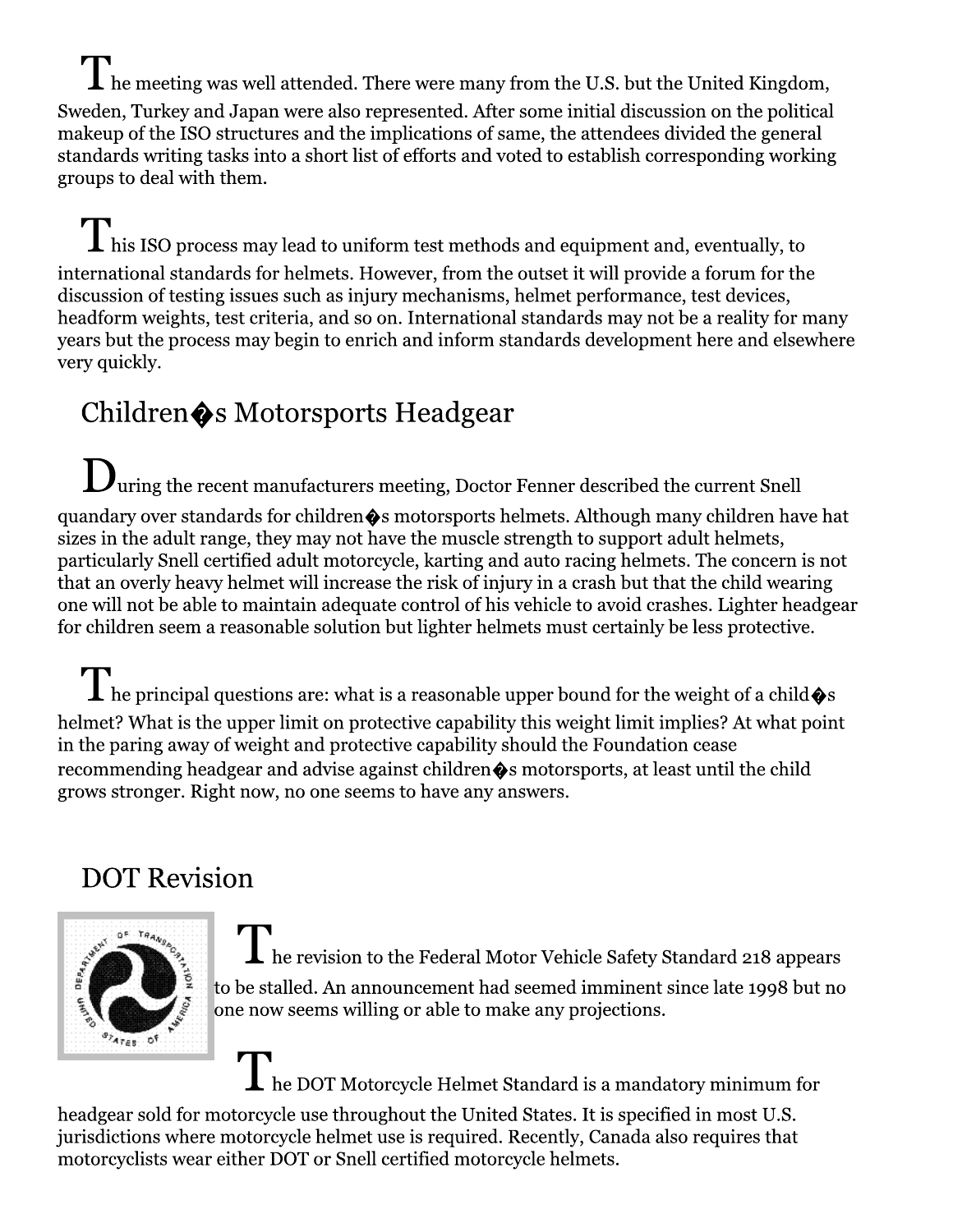$\coprod_{\text{t}}$  has been twenty-eight years since FMVSS 218 was first put into effect, plenty of time to discover its shortcomings and consider improvements. The directors and staff here at the Foundation are ready with suggestions and, it  $\diamond$  s a certainty, so are a lot of others.

 $\bigtriangleup_{\!\!1}$ ong with riders and traffic authorities throughout North America, and manufacturers and technical and medical experts throughout the world, we await the first draft of the new, improved FMVSS 218. It will be the opening gun in what should be a lively series of rounds of public comment and re-drafts. Lets hope that every aspect of the standard and its administration will be up for discussion and that it will be soon.

## RS-98 Ski Helmet Brochure

 $\prod$  he Snell Safety Education Center has prepared a new four color, four page brochure discussing the importance of appropriate crash helmets for recreational skiing and snowboarding. This item explains, in a few sets of bullets and simple diagrams, the function and benefits of wintersports crash helmets and the operation of the Snell RS-98 Certification program. It is

intended for use in winter sports safety training as well as a point of sales promotional item to persuade winter sports enthusiasts of the value of headgear when they are most receptive; that is, when they are actually shopping for ski and snowboard clothing and equipment.

◯ opies of the brochure may be ordered on-line through the Foundation�s web site. There is no charge but your tax deductible donations to the Snell Safety Education Center will help us continue this effort and will be gratefully received.

 $\displaystyle\prod$  he Center will also distribute copies of the new brochure from the Foundation  $\hat{\bullet}$ s booth at the February SIA Show in Las Vegas. Hong Zhang and Gib Brown will be on hand to discuss Snell $\hat{\mathbf{\bullet}}$ s role in wintersports safety and to get valuable feedback from industry professionals. Manufacturers, retailers, distributors and other interested parties are invited to stop by for a visit.

# **Enlightened Marketing**

 $\bf{M}$ s. Hong Zhang, the Foundation $\bm{\bullet}$ s Director of Education, addressed the manufacturers meeting briefly to discuss a subject that rarely comes up in the Snell laboratory: how to get Snell certified headgear onto peoples  $\Diamond$  heads. But the Foundation is dedicated not just to the development and manufacture of superior headgear but also to their use. If motorcyclists aren  $\otimes$ t seeking out, buying and wearing good helmets, there  $\bullet$  s little point to building them and even less to testing and certifying them.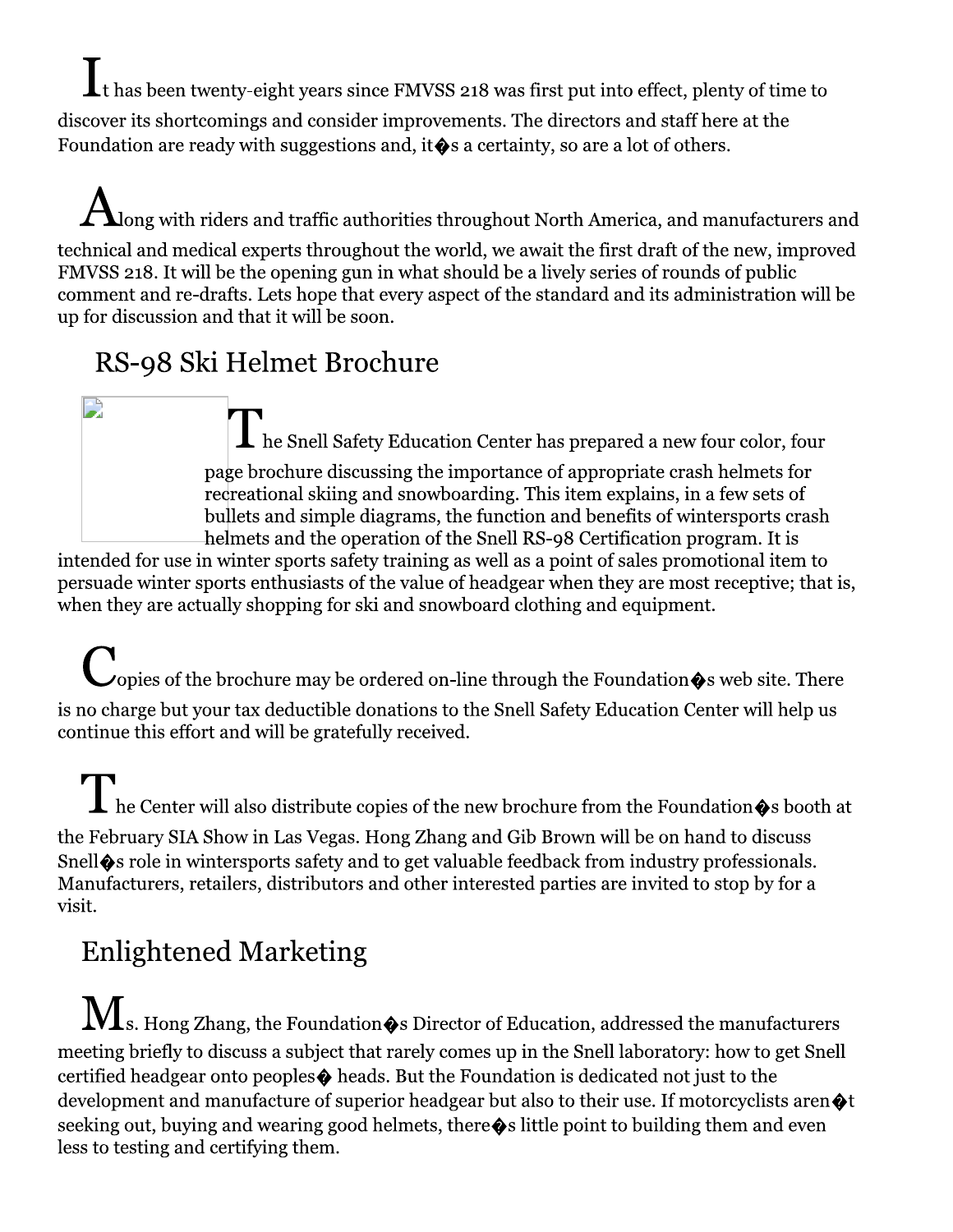$\bf M$ s. Zhang develops much of the helmet promotional materials that Snell distributes to dealers, distributors, and safety groups. The message is simple and straightforward. Helmets are one of many tools for reducing the hazards of motorcycling. Motorcycle safety is not a matter of choosing one of these tools but of using all of them.

**H** ong�s suggestion to helmet manufacturers is that they cultivate relationships with organizations promoting licensing, ridership training and general motorcycle safety. In the last few years, these organizations have encountered a flood of new and returning riders and are straining to provide services and, particularly, instructional courses to them. Many new riders consider the course work so important that they put off purchasing bikes and other gear until classes become available.

 $\mathbf{F}_{\text{or}}$  the past few years, increasing demand for these courses has outrun the resources of all the providing organizations. They need more instructors, more indoor and outdoor spaces, more materials and more equipment. Unfortunately, no one will get rich trying to satisfy this demand. If it were otherwise, market forces would have solved the problem already. Instead, it has fallen to groups like the State Motorcycle Safety Administrators to beg, borrow and creatively appropriate the necessary resources and to the cadres of accomplished riders who serve as instructors for little more reward than their love of motorcycling.

 ${\boldsymbol{A}}$ n enlightened rationale for any company to contribute to this effort is that the organizations, the instructors and especially, the new riders they are training are good for the sport. However, it is also worth pointing out that these new riders want and can afford top drawer equipment and they look to the courses and instructors for guidance. You could not ask for better product placement than by making your gear available to the instructors and, as loaners, to the students in these ridership courses.

Contact information for the State Motorcycle Safety Administrators (SMSA) is:

7881 S. Wellington St.

Centennial, CO 80122-3193

Tel: (303) 797-2318

FAX: (303) 703-3569

e-mail smsabusinessmgr@hotmail.com

The SMSA will be meeting this summer in Boise, Idaho, August 15-17.

## **Helmet Designations**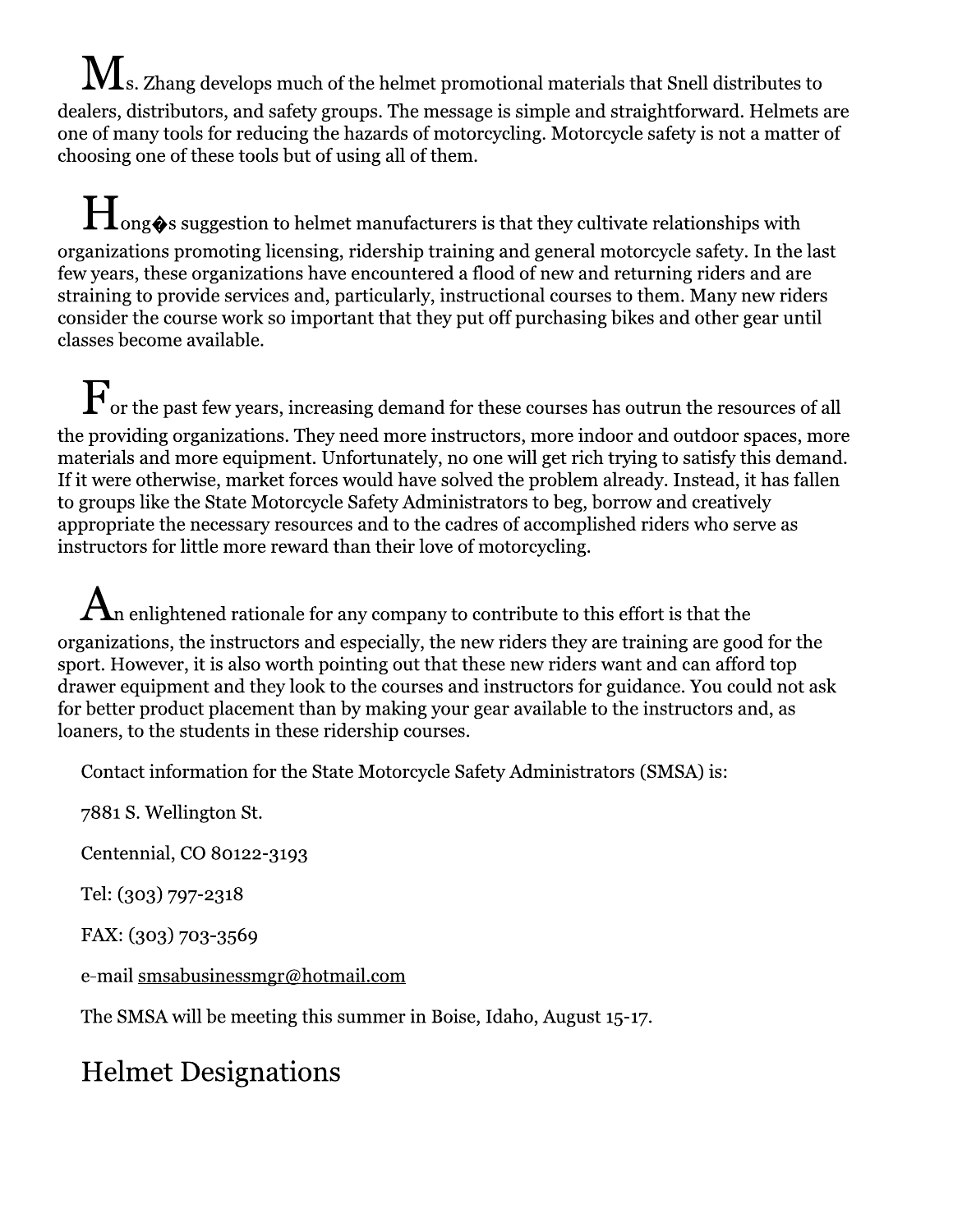$\prod\nolimits_{\text{he}}$  Foundation posts lists of current Snell certified headgear as a public service. These lists are organized by Snell standard, brand name, model name and consumer size. The brand and model names and the size designation are all up to the discretion of the manufacturer. Since tastes in names and in cosmetic decoration vary, many helmets appear in several different places on our lists. Unfortunately, these lists are often incomplete. The people picking the model names may not be talking to the quality assurance people who are our main sources of information.

 $\bigvee$  hen we do our follow on testing, we look for any helmet with a Snell sticker. Just because a helmet is not on our lists does not mean it falls off the radar altogether. If anything, those helmets are scrutinized more closely and tested more frequently than others. Instead, helmets not on our lists are just a little less visible to consumers. Helmet buyers often consult our lists before they go shopping and may not even consider other model names. Others check our lists after they buy. Some check with us to be sure they haven  $\otimes$  been cheated and, I $\otimes$ m certain, many more go back to the dealer demanding to know why Snell hasn  $\bullet$  theard of this headgear.

So manufacturers, give your customers a break. Keep us up to date with your model names. When you send samples in for certification testing, include all the names and size designations you intend to use to sell them. If your plans change later, let us know. The information we need is simply this:

#### Sold as:

**Brand Name (or Manufacturer)** 

Model

 $Size(s)$ 

#### **Certified as:**

Manufacturer

Model

**Size** 

Snell Test #

 $\bigvee_{\mathbf{e}\otimes\mathbf{l}}$  update our lists accordingly and confirm with you in writing. By the same token, if you discontinue a model, let us know that as well. We will remove the model from our lists after a suitable delay to allow existing product to be sold.

#### Who to Contact at Snell Snell Memorial Foundation, Inc.